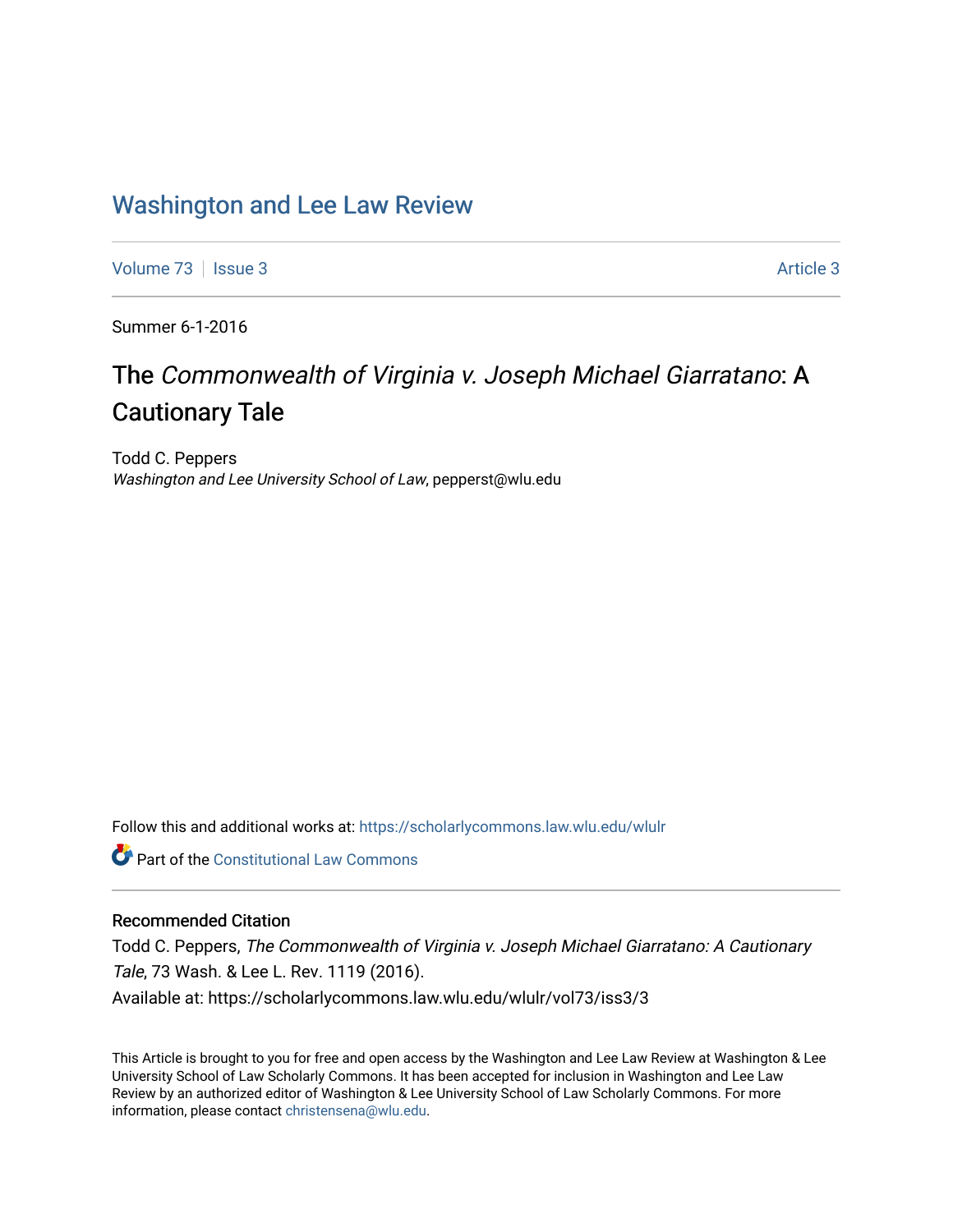# The *Commonwealth of Virginia v. Joseph Michael Giarratano*: A Cautionary Tale

#### Todd C. Peppers[∗](#page-1-0)

The goal of this short Essay is to introduce the reader to a remarkable man named Joseph Michael Giarratano, whose death penalty case served as the focusing event for both the February 2016 *Washington and Lee Law Review* symposium as well as the articles contained in this special issue of the *Law Review*. So why should we care about an aging prisoner who was convicted of capital murder during the Carter Administration? At a minimum, Giarratano's case reminds us that Virginia's capital punishment regime was riddled with flaws in the decades immediately following the Supreme Court's lifting of its death penalty moratorium<sup>[1](#page-1-1)</sup> and that inmates like Giarratano paid a steep price for these defects. Giarratano's story, however, is tragically relevant today, since many of the errors which plagued his case still foul the gears of the "machinery of death"[2](#page-1-2) which, nevertheless, grinds unabated across the southern United States.

 $\overline{a}$ 

<span id="page-1-0"></span>Todd C. Peppers is a Visiting Professor of Law at the Washington and Lee School of Law and the Fowler Professor of Public Affairs at Roanoke College. He is the co-author of two books on Virginia's death penalty: TODD C. PEPPERS & LAURA TREVVETT ANDERSON, ANATOMY OF AN EXECUTION: THE LIFE AND DEATH OF DOUGLAS CHRISTOPHER THOMAS (Northeastern University Press 2009) and TODD C. PEPPERS & MARGARET ANDERSON, REQUIEM FOR A COURAGEOUS FOOL: MARIE DEANS AND HER FIGHT AGAINST THE DEATH PENALTY (Vanderbilt University Press, forthcoming 2016).

<span id="page-1-1"></span><sup>1.</sup> *See* Gregg v. Georgia, 428 U.S. 153, 187 (1976) ("We hold that the death penalty is not a form of punishment that may never be imposed, regardless of the circumstances of the offense, regardless of the character of the offender, and regardless of the procedure followed in reaching the decision to impose it.").

<span id="page-1-2"></span><sup>2.</sup> In a dissent from a denial of certiorari in *Callins v. Collins*, 510 U.S. 1141, 1143–46 (1994), Justice Harry Blackmun used the phrase "machinery of death" to describe what he viewed as a broken capital punishment system. *Id.* at 1145.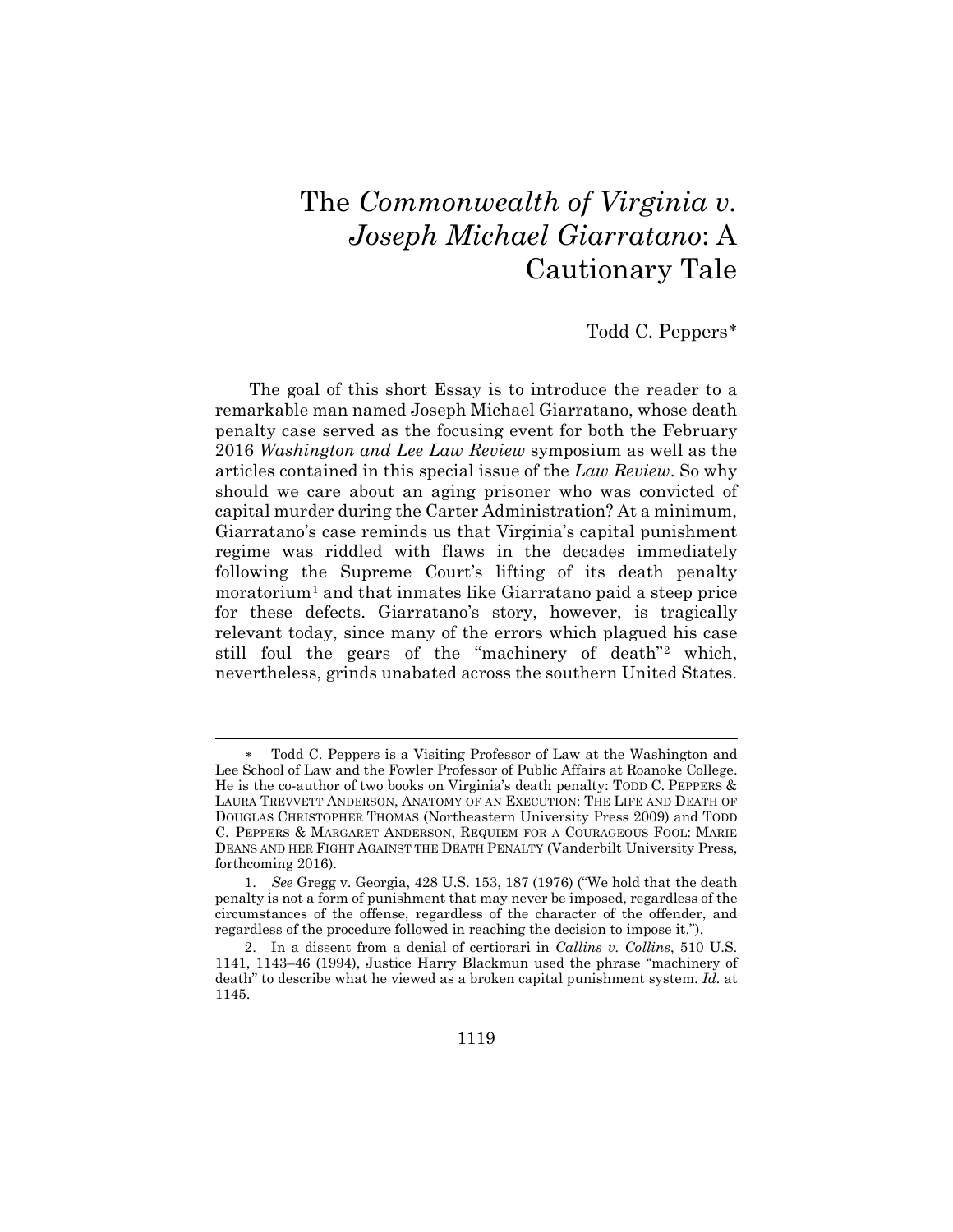<span id="page-2-0"></span>So who is Joe Giarratano?[3](#page-2-1) He is a survivor whose childhood was a toxic mix of neglect, cruelty, and sexual violence.<sup>[4](#page-2-2)</sup> With a father in prison, a drug-dealing mother who routinely physically and emotionally abused her young son, and a stepfather who sexually assaulted both Giarratano and his younger sister, it is hardly surprising that eleven-year-old Giarratano turned to alcohol and drugs to blot out the world.<sup>[5](#page-2-3)</sup> Failed suicide attempts and futile efforts to run away from home followed.[6](#page-2-4) And while social services fought to place Giarratano in foster care or inpatient therapy, they were thwarted by Giarratano's mother, who was afraid that her son might divulge her narcotics trafficking to others.[7](#page-2-5)

When Giarratano was seventeen, an escape from a juvenile detention facility and a subsequent joy ride in a stolen vehicle resulted in a brief incarceration in a Florida prison.[8](#page-2-6) There, Giarratano met his father for the first time in years. Their encounter in a visiting room was brief, with Giarratano's father offering to procure drugs for his son. After Giarratano's release

<span id="page-2-1"></span> <sup>3.</sup> Information on Joe Giarratano and his case are taken from his 1991 clemency petition and his 2009 petition for conditional pardon. *See In re* Joseph M. Giarratano, Petition for Conditional Pardon By the Governor of the Commonwealth of Virginia at 3–14 (1991) [hereinafter 1991 Petition] (describing how Giarratano was abused as a child by his mother and other people entrusted with the reasonability of caring for him, which lead to Giarratano turning to drugs and other substances later in his life); *In re* Joseph M. Giarratano, Jr., Petition for Conditional Pardon at 3–4 (Sept. 4, 2009) [hereinafter 2009 Petition] (describing the murder of Barbara and Michelle Kline and Giarratano's lack of memory of the events because of heavy drug and alcohol use during that time).

<span id="page-2-2"></span><sup>4.</sup> *See* 1991 Petition, *supra* note [3,](#page-2-0) at 3–7 (describing the abuse inflicted on Giarratano by his mother and her friends, including being burned, "shocked with a cattle prod," and "handcuffed to a fence at night").

<span id="page-2-3"></span><sup>5.</sup> *See id.* ("The sexual abuse Joe suffered began as 'fondling' when he was eight or nine years old, and graduated to full-blown rape which was repeated again and again until his stepfather died.").

<span id="page-2-4"></span><sup>6.</sup> *See id.* at 6–7 (explaining that after Giarratano's stepfather died, he attempted suicide, but doctors were not aware of the severity of Giarratano's condition because his mother minimized his illness, telling doctors that her son only overdosed to get attention).

<span id="page-2-6"></span><span id="page-2-5"></span><sup>7.</sup> *See id.* at 3–7 ("When running away failed to provide the escape he so desperately needed, and when authorities consistently returned him to a life of physical, psychological and sexual abuse, Joe, at eleven years old, turned to drugs, the escape that was most readily available in his home.").

<sup>8.</sup> *Id.* at 8.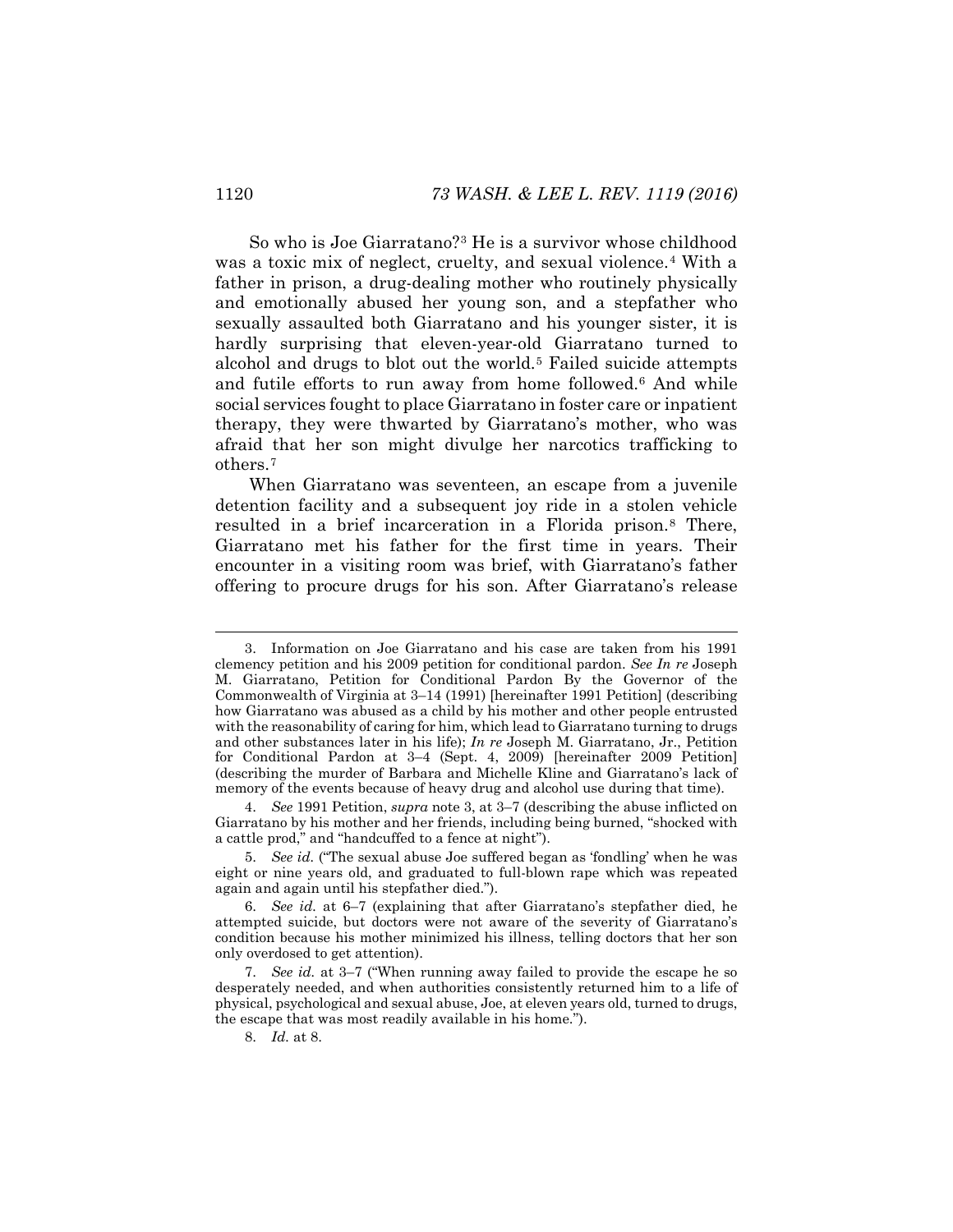from prison in 1976, the cycle of voracious drug consumption and reckless behavior continued.[9](#page-3-0)

In the late fall of 1978, Giarratano moved to Norfolk, Virginia, and found a job as a waterman on a scallop boat.[10](#page-3-1) The boats would be at sea for weeks at a time, and Giarratano found the work exhausting. When Giarratano and his crewmates returned to shore, they blew their hard-earned money on mind-numbing cocktails of illegal drugs.[11](#page-3-2) It was there that Giarratano met Barbara "Toni" Kline, a single mother who let Giarratano spend the night in her run-down apartment in exchange for rent money.<sup>[12](#page-3-3)</sup> Giarratano and Toni had a fleeting sexual, but not romantic, relationship.

On February 6, 1979, Giarratano approached a sleepy deputy sheriff working the night shift at the Jacksonville, Florida Greyhound bus station.[13](#page-3-4) The deputy was astonished when Giarratano announced that he had killed two people in Virginia and wanted to be arrested. The people who he confessed murdering: Toni Kline and her teenaged daughter, Michelle. Over the next two days, Giarratano gave four meandering and contradictory confessions to Florida detectives.[14](#page-3-5) Giarratano would later provide a fifth confession to Virginia investigators. In his last confession, police detectives told Giarratano that they did not believe his story, fed him new details about the murder, and pushed Giarratano to parrot back the new information—despite the fact that Giarratano admitted that he really did not remember

<span id="page-3-0"></span> <sup>9.</sup> *See id*. at 8–9. (explaining that, although Giarratano exhibited good behavior in prison, when he was released he went back to his mother and back to drugs).

<span id="page-3-1"></span><sup>10.</sup> *See* 2009 Petition, *supra* note [3,](#page-2-0) at 3–4 (describing Giarratano's move to Norfolk, Virginia, and the time shortly before the murder).

<span id="page-3-2"></span><sup>11.</sup> *See id*. at [3](#page-2-0) (noting that Giarratano's co-workers on the boat were heavy drinkers who abused drugs).

<span id="page-3-3"></span><sup>12.</sup> *See id*. (discussing Giarratano and Toni Klein's relationship and how Giarratano moved into Toni's house, which was a "drug haven").

<span id="page-3-4"></span><sup>13.</sup> *See id.* at 4 (explaining that, despite Giarratano's lack of memory, after a life of neglect he assumed the worst in himself and thus voluntarily admitted to the crime and turned himself in to authorities).

<span id="page-3-5"></span><sup>14.</sup> *See id.* ("The details in Joe's various confessions were internally inconsistent, contradicted each other, and conflicted with the physical evidence at the crime scene.").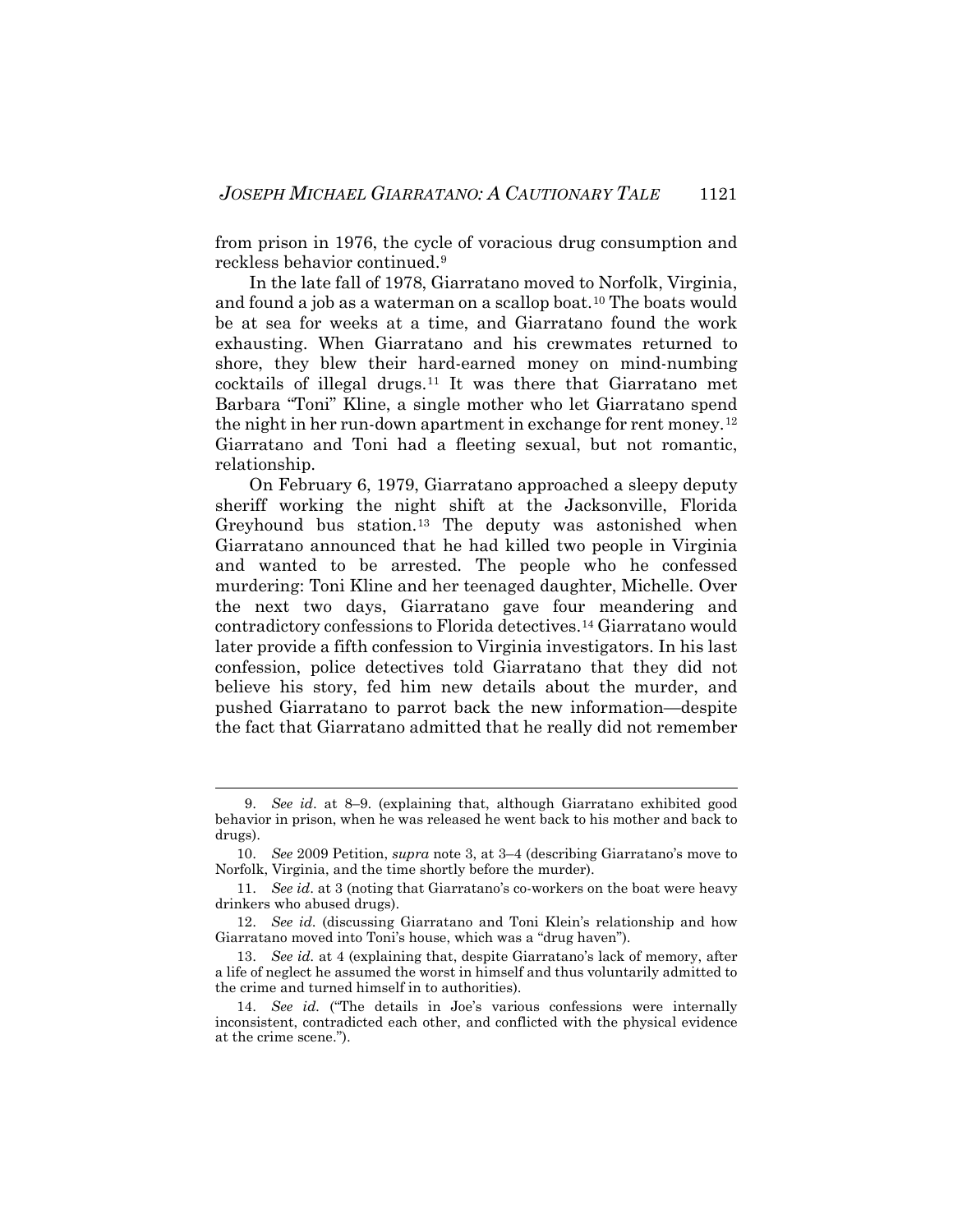the murders.[15](#page-4-0) He simply assumed that he must have committed the murders because he considered himself a bad person.[16](#page-4-1)

With a confession in hand and a double homicide apparently solved, the case of the *Commonwealth of Virginia v. Joseph Michael Giarratano*[17](#page-4-2) raced towards trial—interrupted only by two suicide attempts by Giarratano and a brief psychological examination at the Central State Hospital to determine Giarratano's competency to stand trial.[18](#page-4-3) Despite the multiple efforts to kill himself and the manifest signs of mental illness, Giarratano was deemed fit to assist in his own defense.

Within three months of his first confession, Joe Giarratano entered the Norfolk Circuit Court for a bench trial, which would barely last four hours. As Giarratano fought to understand the proceedings through a Thorazine haze (the medication courtesy of the same system which deemed him competent), his courtappointed counsel, who had little experience defending serious felony cases, unsuccessfully mounted a half-hearted insanity defense.[19](#page-4-4) The trial court judge summarily rejected the argument, and pronounced Giarratano guilty of rape, murder, and capital murder in May 1979. Two perfunctory sentencing hearings were held within weeks of the trial, in which little-to-no mitigating evidence was offered to show that Giarratano's life was worth saving. Giarratano himself wrote the trial court judge and asked to die—a request which the judge swiftly granted.[20](#page-4-5)

Many prisoners' stories end with a death sentence. For Giarratano, his life was just beginning. With the assistance of

<span id="page-4-3"></span>18. *See* 1991 Petition, *supra* note [3,](#page-2-0) at 14–15 (describing Giarratano's condition during the trial).

<span id="page-4-4"></span>19. *See id*. at 70 (explaining that there was no evidence that supported Giarratano's insanity defense, but that Giarratano insisted on going to trial and rejected a plea deal for a life in prison sentence).

<span id="page-4-5"></span>20. *See Giarratano*, 266 S.E.2d at 95 (noting that Giarratano was indicted, tried, convicted, and sentenced to death in just over six months).

<span id="page-4-0"></span> <sup>15.</sup> *See* 1991 Petition, *supra* note [3,](#page-2-0) at 30–32 (explaining that Giarratano's confessions can be spilt into two categories that show the inconsistencies).

<span id="page-4-1"></span><sup>16.</sup> *See id.* at 32–35, 38–39, 40–48 ("In sum, when all of the relevant evidence is taken into account and subjected to critical scrutiny, gaping canyons of doubt about Mr. Giarratano's guilt are opened up."); 2009 Petition, *supra* note [3,](#page-2-0) at 16– 18.

<span id="page-4-2"></span><sup>17.</sup> *See* Giarratano v. Commonwealth, 266 S.E.2d 94, 95 (Va. 1980) (detailing Giarratano's appeal of his capital murder conviction from the Norfolk Circuit Court, where Giarratano was indicted and sentenced in just over six months).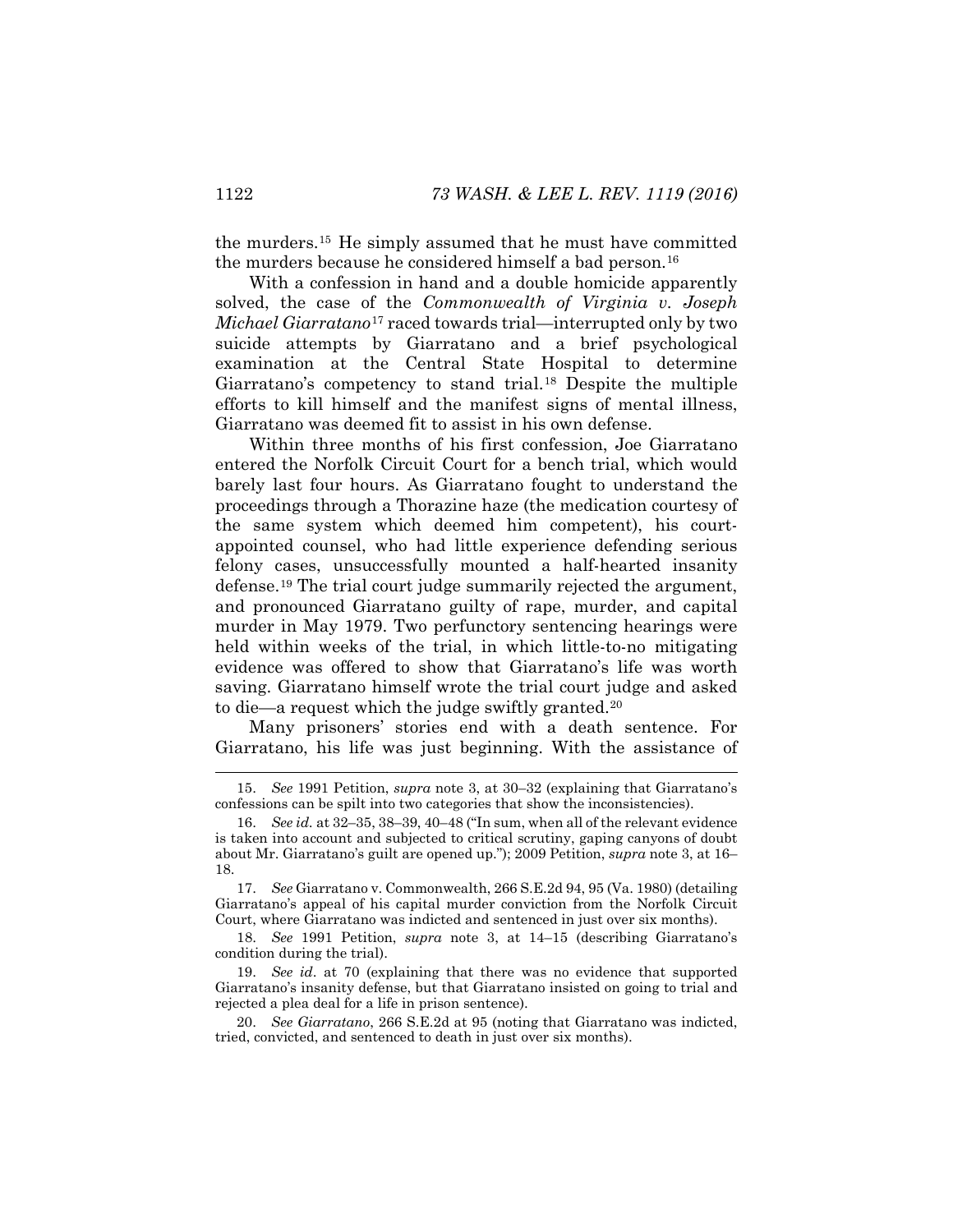Marie Deans, a devoted death penalty abolitionist who befriended him, Giarratano began to slowly emerge from drug addiction and mental illness.[21](#page-5-0) He picked up his appeals, thereby postponing his pending date with the electric chair. He started reading books on philosophy, religion, history, and the law. He began advising fellow inmates on their pending appeals.<sup>[22](#page-5-1)</sup> He wrote a steady stream of articles and essays. And Giarratano started fighting for the rights of all death row inmates by filing pro se lawsuits about dehumanizing prison conditions, denial of access to attorneys and legal mail, and the right to court-appointed counsel in state and federal habeas proceedings.[23](#page-5-2) Giarratano's efforts on behalf of his fellow inmates included a Virginia death row inmate named Earl Washington, a mentally-disabled former farmhand who came within eight days of being executed for a crime he did not commit.<sup>[24](#page-5-3)</sup>

Throughout Giarratano's first decade on death row, his appeals slowly made their way through the state and federal courts. A factual innocence claim was not the cornerstone of his appeals until 1988, when a team of private investigators hired by Marie Deans concluded that there was substantial and compelling physical evidence that Giarratano did not murder Toni and Michelle Kline.[25](#page-5-4) In fact, the evidence pointed to a different suspect.<sup>[26](#page-5-5)</sup> This discovery, however, was bittersweet; because of

<span id="page-5-2"></span>23. *See id*. at 60 ("Joe's maiden steps as a prison condition reform advocate came in his role as a named plaintiff in a prison conditions lawsuit filed by the National Prison Project, an arm of the ACLU.").

<span id="page-5-3"></span>24. *See id*. at 9 ("With no one else coming to Earl Washington's assistance, Joe researched, drafted, and filed a federal lawsuit challenging the constitutionality of executing unrepresented inmates.").

<span id="page-5-4"></span>25. *See id*. at 21 (explaining that the evidence supporting the theory that Giarratano murdered Toni and Michelle Kline consisted of finger prints in the Kline house, where he also lived, a single pubic hair "consistent" with a sample of Giarratano's hair, and type O blood on Giarratano's boots). While Michelle Kline had type O blood, so does "45% of the Caucasian population." *Id.* The blood was not tested to determine to whom it belonged because DNA testing did not exist at the time. *Id.*

<span id="page-5-5"></span>26. *See* 1991 Petition, *supra* not[e 3,](#page-2-0) at 59–61 (noting that a driver license of an unidentified male was found in the Klines' house).

<span id="page-5-0"></span> <sup>21.</sup> *See id.* at 5–6 (describing how Giarratano's outlook on life changed when he met Marie Deans).

<span id="page-5-1"></span><sup>22.</sup> *See id.* at 50–59 ("Joe's relative success as a jailhouse lawyer and pro se litigant was used by both the majority and dissent of the U.S. Court of Appeals for the Fourth Circuit in concluding whether Virginia provided adequate resources to meet the inmates' right to meaningful access to the courts.").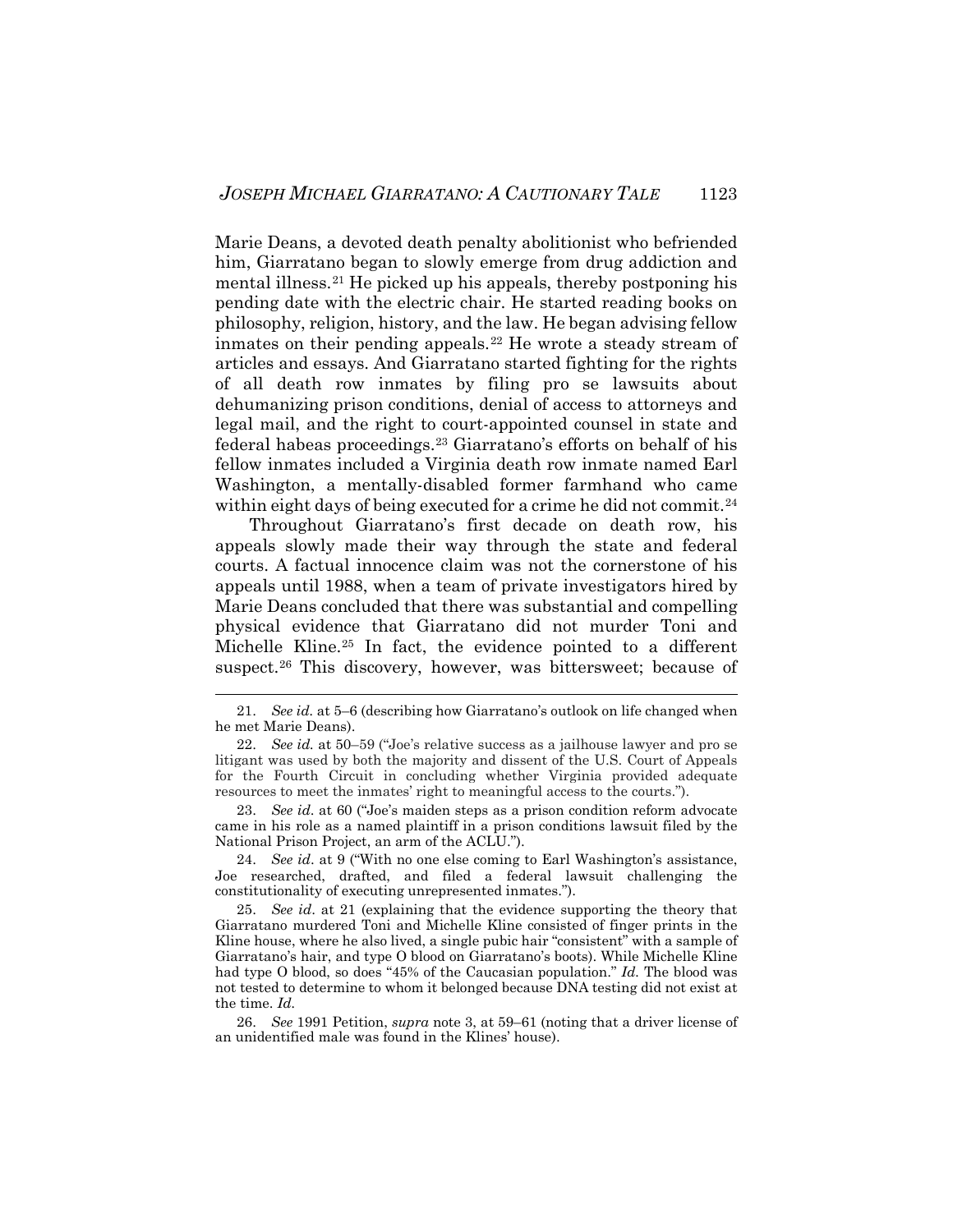Virginia procedural rules, which dictated that evidence of factual innocence was inadmissible twenty-one days after entry of final judgment, it was unlikely that any court would consider the exculpatory evidence.

As Giarratano's final appeals were denied, his desperate legal team turned to the last option available to them—clemency from then-Virginia Governor Douglas Wilder.[27](#page-6-0) While Marie Deans and a small team of lawyers drafted the clemency petition, Giarratano's supporters held rallies and buried the Governor's office in thousands of letters and telephone calls. In the end, however, their efforts were only partially successful. On February 19, 1991, Governor Wilder granted Giarratano a conditional pardon, in which he reduced Giarratano's sentence to life in prison and requested that Virginia Attorney General Mary Sue Terry give Giarratano a new trial.[28](#page-6-1) Any happiness Giarratano felt was fleeting, however, as the Attorney General quickly refused Governor Wilder's request—telling reporters that she believed that Giarratano was factually guilty of the crimes.<sup>[29](#page-6-2)</sup>

Within days of the pardon, Giarratano was transferred off death row. Over the next twenty-five years, he bounced from one maximum security prison to another. Giarratano has struggled to make a life within the prison walls, and many of his efforts including the creation of a peace studies program—have been stymied by corrections officials who remain hostile to Giarratano's efforts at prison reform.[30](#page-6-3) Due to the loss of his right leg,

<span id="page-6-3"></span>30. *See* 1991 Petition, *supra* note [3,](#page-2-0) at 87 ("[Giarratano] explained that he had no memory of committing the crimes in his case and asserted his innocence.

<span id="page-6-0"></span> <sup>27.</sup> *See id.* at 73–83 (explaining that the Governor's power to grant clemency "is fully discretionary and exercisable without the approbation of the General Assembly of the courts").

<span id="page-6-1"></span><sup>28.</sup> *See* Tony Germanotta, *Wilder Offers Pardon to Giarratano*, ROANOKE TIMES, Feb. 20, 1991, at A1 ("Wilder left it to Giarratano to decide whether he would die, spend at least the next 13 years in prison, or risk another death sentence by pressing for a new trial and freedom.").

<span id="page-6-2"></span><sup>29.</sup> *See* John F. Harris, *Terry Rules Out New Trial for Pardoned Killer*, WASH. POST (Feb. 20, 1991), https://www.washingtonpost.com/archive/local/ 1991 /02/21/terry-rules-out-new-trial-for-pardoned-killer/f123b9b6-5216-49a1-9602-b1 6581d555ce/ (last visited Sept. 7, 2016) ("Terry said in a statement, 'Like Governor Wilder, I am intimately familiar with the facts in the case, and I am convinced that Mr. Giarratano committed the crimes of which he stands convicted. He is not entitled to a new trial, and I shall initiate no further legal proceedings.'") (on file with the Washington and Lee Law Review).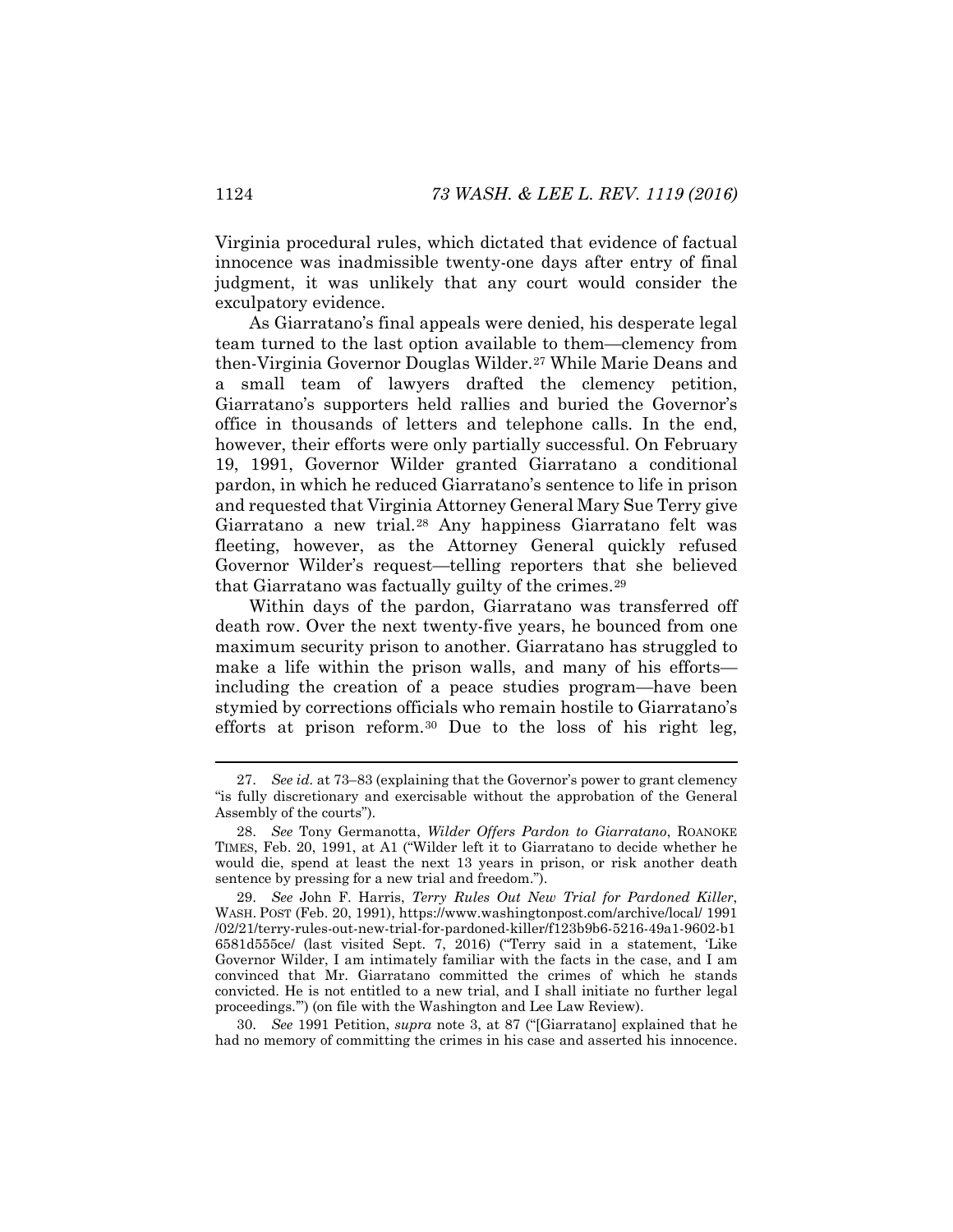Giarratano was finally removed from the violence and despair of the aforementioned prisons and is now housed at the Deerfield Correctional Center—a low-level security facility for geriatric prisoners.[31](#page-7-0) Almost sixty years old, Giarratano is blooded and bowed. The fires, however, still burn bright and his fight for justice continues.

I first met Joe Giarratano in March 2010, when I travelled to the Wallens Ridge State Prison in Big Stone Gap, Virginia, at the request of Marie Deans. Giarratano was assaulted without provocation by a young prisoner, who broke both of Giarratano's wrists. I was still a practicing attorney at the time, and Marie asked me to interview Giarratano and document the incident in case his legal team wanted to file suit.

I was fairly nervous when a series of metal doors closed behind me, and I was deposited in a spartan visiting room with boredlooking guards. While I knew the basics of Giarratano's case through my conversations with Marie, I did not know Giarratano the individual. In fact, I had never met a former death row inmate, and I frankly did not know what to expect from the visit.

Three hours later I sat in my parked car, mentally running through my conversation with Giarratano. The man that I met was intelligent, well spoken, and quick-witted. He quoted from a series of authors and thinkers during our conversation, from Lutheran theologian Dietrich Bonhoeffer and French philosopher Albert Camus to American satirist Ambrose Bierce. He smiled often and seemed at ease in the surreal world in which he lived. He spoke without bitterness about the assault, his capital murder conviction, and his time on death row.

What followed from that first visit was an enduring friendship and a vow that I would share Giarratano's story with the world. My symposium proposal to the *Washington and Lee Law Review* was an effort to fulfill that pledge, as is a book manuscript that I am currently writing about Giarratano. Simply put, his story is a cautionary tale of how we, as a people, have not provided equal justice under the law to those citizens who we deem to be monsters.

The Examiner cut [Giarratano] off and . . . stated in a hostile tone that 'You're guilty. Innocent people don't confess to things they didn't do.'").

<span id="page-7-0"></span><sup>31.</sup> *Virginia Department of Corrections,* VA. GOV., https://vadoc.virginia.gov/ facilities/eastern/deerfield/ (last visited Sept. 7, 2016) (on file with the Washington and Lee Law Review).